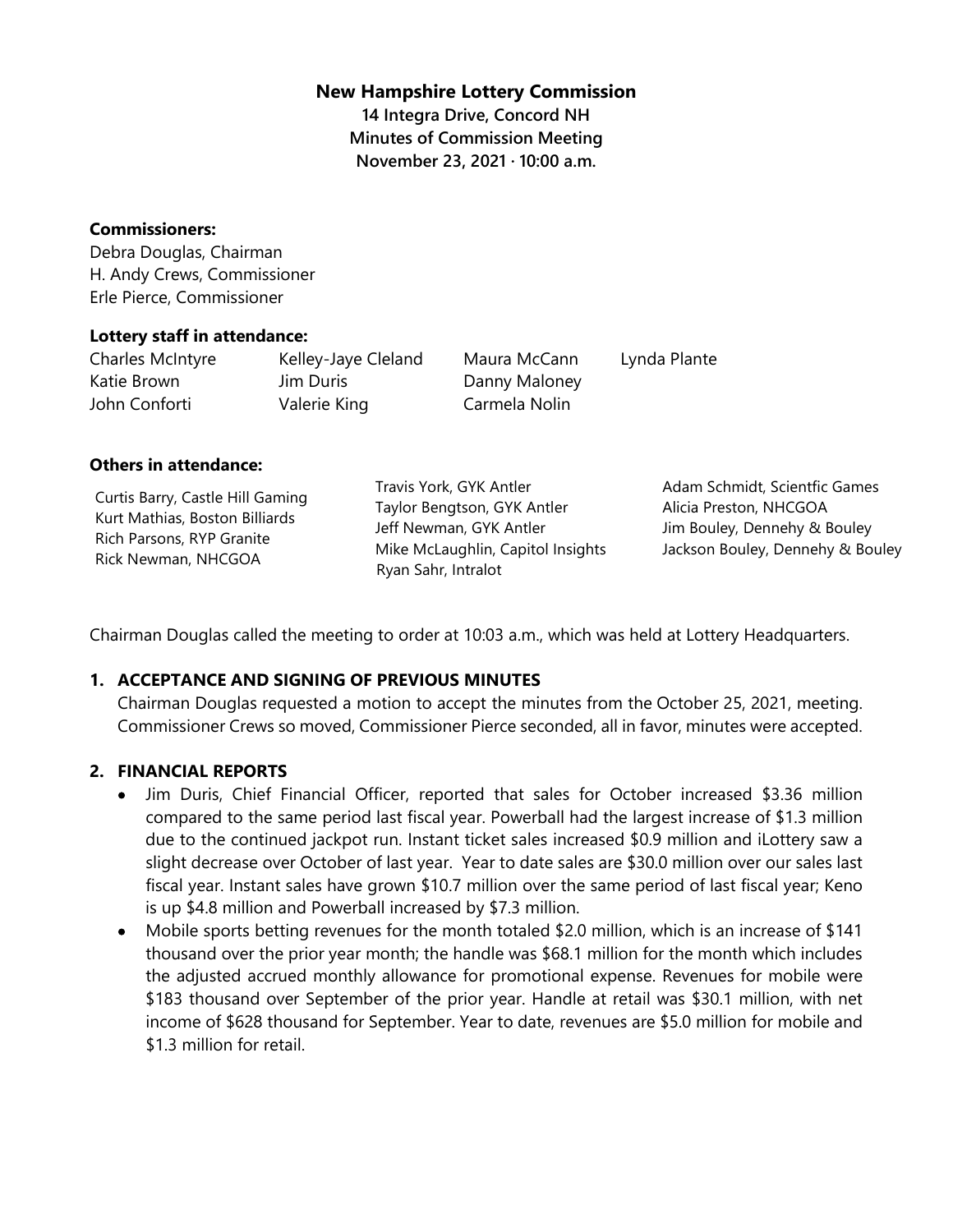- Racing and charitable gaming revenues increased for the month by \$78 thousand over the same period last year. Games of chance has grown \$342 thousand over this period last fiscal year to date. Cash receipts for Bingo and Lucky 7 have had another month of modest decreases.
- Our October net profit transfer to Education was \$10.9 million, which is ahead of projections by \$0.4 million. Our year to date transfers are \$44.8 million, which is above our projection of \$41.0 million.
- Accounts receivable remain in line with projections. Cost of sales for instants tickets were a little higher, there was an increase in instants due to the licensing fee of the \$5 Patriots ticket. Mr. Duris is considering whether to spread that cost out month to month, amortized over the life of ticket sales. Operating costs are in line with expectations. SWCAP payables have decreased based on a new calculation method from the State, based on actual expenses versus estimates that have to be trued up. Retirement benefits are lower due to fewer people being covered, and the compensation balances went down. Advertising was higher, which should level out over the year.
- An annuity payable account has been set up on the balance sheet for a winner who chose installments over lump sum. Unclaimed prize estimates for instant tickets have been under consideration for years because the way we estimate them can affect revenue numbers. The adjustment results in a liability of approximately \$2 million.
- Commissioner Crews inquired about the change in deferred revenue; Mr. Duris explained that it was the result of refunding players for the remaining draws of their Lucky for Life and Powerball subscriptions over the summer when we ceased the program.
- Commissioner Crews moved to adopt the Financial Report as submitted. Commissioner Pierce seconded; motion passed unanimously.

# **3. SPORTS BETTING**

Director of Sports Betting Danny Maloney repeated that after the record-breaking month in September, October's handle dwarfed it at \$98 million. Mobile was \$68 million and retail reached \$30 million, which he believes will be our high watermark for a while due to the long month of five weekends of football. Despite the high handle, we – and other sports books – got crushed as so many favorites and longshot parlay bets were hit. The hold was terrible across the country, but it does put house money in players' pockets to bet with later.

Hold for the month was 5%, and the state revenue was \$2.56 million. This puts revenue for the fiscal year so far at \$6.6 million. The hold should rebound; this type of activity is averaged out over months, not weeks. The split for handle was about 70% mobile to 30% retail, and gross gaming revenue was 74% mobile to 26% retail.

# **4. SALES AND PRODUCT DEVELOPMENT**

- **a.** Chief Product and Program Officer Kelley-Jaye Cleland reported on September sales.
	- October iLottery activity was good; while we missed our targets for net gaming and deposits, first time depositors (FTDs) were up 12% over goal. We're entering our next jackpot run, and though November looks to be down, we are close to our fiscal year to date goals. A new payment method was launched in July (PayWithMyBank); a gradual increase in use has shown us that players are interested in having more options and tend to make larger single deposits with it. We'll continue to analyze methods used, and the segmentation of players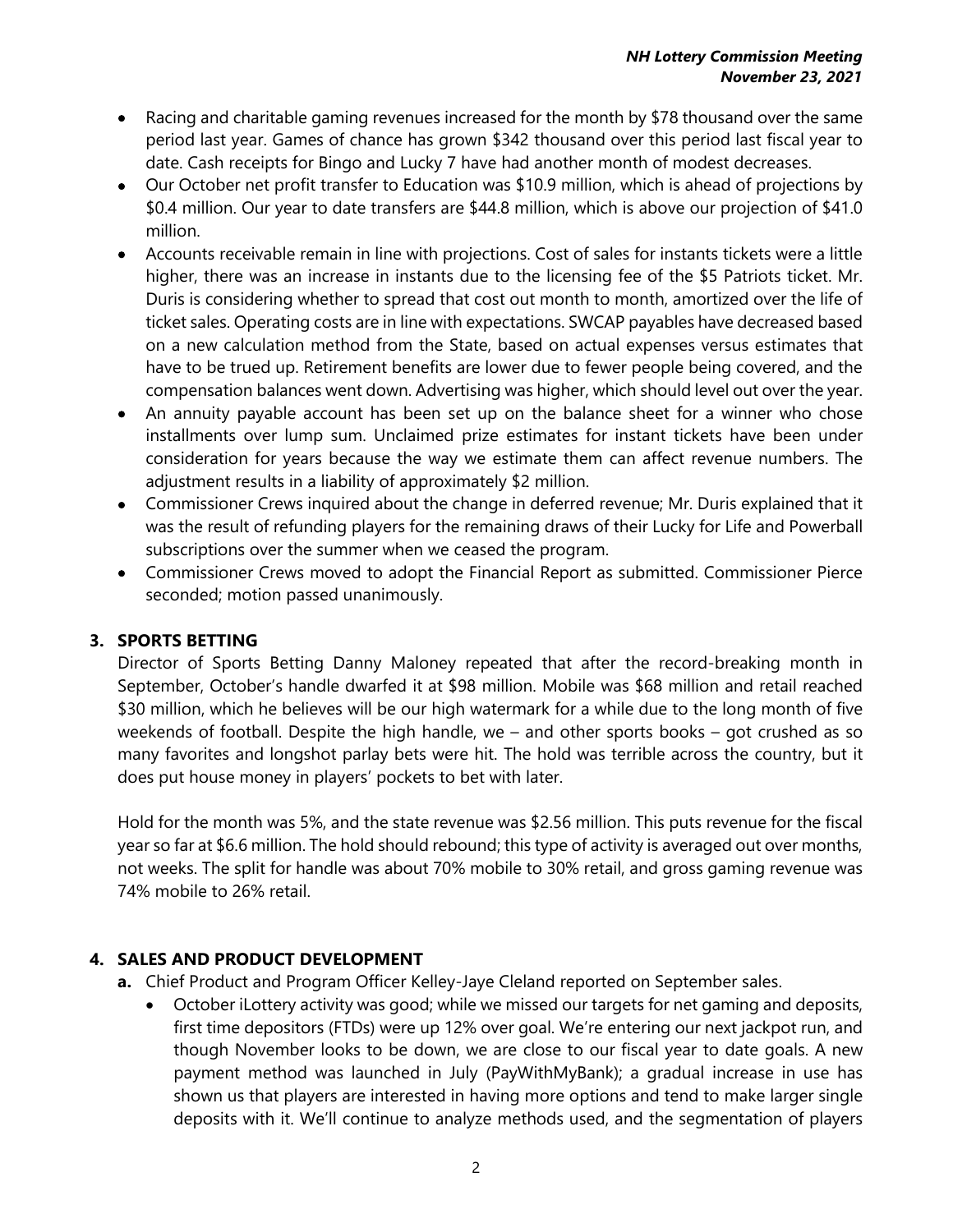for each method. Another enhancement planned is an expedited withdrawal to get prizes to players more quickly.

- Gimme 5 is up 30%, but a nearly 4% slip has been measured at retail, with iLottery picking up momentum. We can address this with promotions at retail and omni-channel.
- Fast Play sales fiscal year to date have exceeded the total sales for FY2020 and FY2019 with great momentum continuing.
- Instant ticket sales are still having challenges at certain price points, but the \$25 ticket is already 60% sold. The \$10 spotlight game is about 4% ahead of other \$10 games; and the \$5 Patriots ticket is tied for  $3<sup>rd</sup>$  among our previous versions. The online version of the game is above average as the  $6<sup>th</sup>$  most popular overall; and the brand awareness is driving their success.
- Lucky for Life trends were analyzed by new data analyst Aime-Jo Bacon. Considered a legacy game, it was found that sales for this game increase on Wednesday with Powerball runs, and there is actually a dip on Mondays. There are opportunities for promoting it in retail with Powerball, which also has lighter sales on that day, and increase the foot traffic in the stores.
- Keno sales have seen a dip, with a few weeks below \$1 million. The Keno team will review the liquor license lists to see where there is opportunity to recruit new bars and taverns. Equipment is in short supply, so management of MPs in locations with multiple machines is important to ensure they are distributed appropriately. Purchasing additional equipment is prohibitively expensive. Chairman Douglas and Commissioner Crews both asked about revenues per location and whether we have an estimate of expected sales before assigning MPs. Director McIntyre affirmed that we do, and the daily sales per retailer is an average of \$500.
- **b.** Ms. Cleland provided an overview of upcoming products:
	- Instant tickets continue to launch the beginning of every month, and iLottery e-Instants are released every two weeks. The holiday tickets are going out on December 1.
	- For staff, we are still looking to hire a sales support supervisor (in the second round), and iLottery business analyst. The LSR bonus subcommittee will meet on December 6.
	- Keno did not pass in Portsmouth, so we have to wait until the next city election in two years.
	- The player app has been pushed into January but goes into full user acceptance testing (UAT) next week. We have released the statement of work for the CRM, and we'll be offering free games for the IWG-produced e-Instants. Finally, the LSR sales dashboard app, GemIntelligence, is in UAT, and will go into production directly after the sales team gets trained. Commissioner Crews asked Ms. Cleland if management has the ability to see whether LSRs are using the app and managing their KPIs; she responded they do.
	- Commissioner Pierce asked about the player base of Gimme 5 compared to the jackpots of the other games. As Ms. Cleland explained, the top prize of Gimme 5 is a static \$100,000, and with the excitement of jackpot runs, it gets overlooked at retail. In contrast, in the iLottery environment, players are buying it as a companion purchase to their Powerball and Mega Millions tickets. Our sales have essentially doubled to \$90,000 week, which we are thrilled by.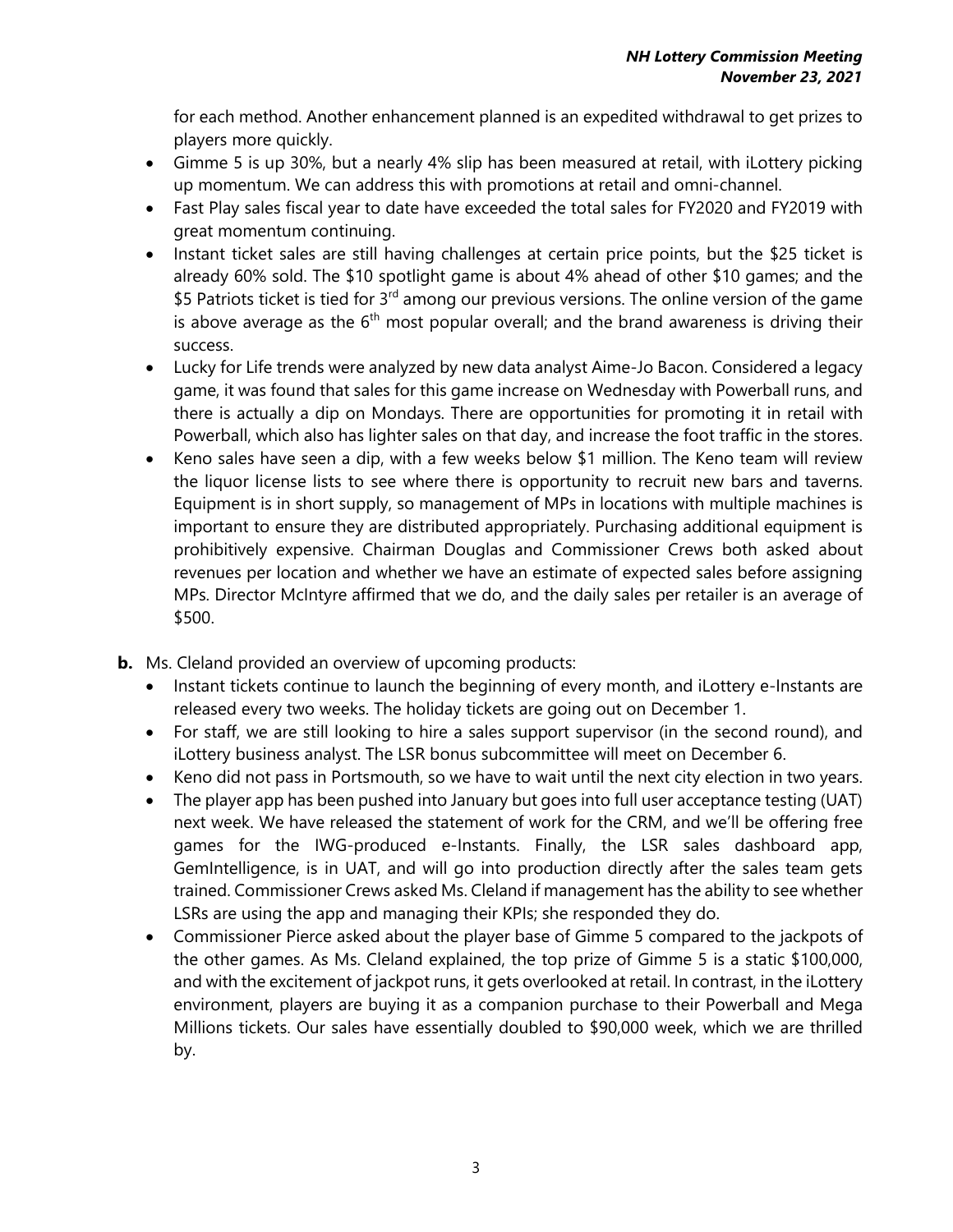# **5. MARKETING**

- Maura McCann, Marketing Director, introduced and showed the brand halo commercial to the Commission. There are 60-second, and three versions of shorter spots. GYK Antler Director Travis York noted that New Hampshire is fiercely proud of our state and highlighting all parts of NH was central to the theme. It's a very cinematic ad, and the team is proud of the high production values that went into it. Ms. McCann followed this with the holiday spot, a light-hearted animated ad that will be used on radio and visual platforms.
- iLottery registrations are down, however we've learned over the last few months what *is* effective. In 2022, we'll be putting a welcome package together for first time depositors. We'll be tapping into Instagram more, and drilling down to online gaming segments. There is also a high volume of traffic to the winning number pages, and we can target offers to those visitors.
- Holiday POS has gone out to the retailers, and the sales team loves the versatility of pieces. The placemat ads have been renewed, much to the pleasure of the Commission.
- New DraftKings creative is on our website, our two year sports betting anniversary is coming up, and of course the Super Bowl looms. Creative is ready to support the new app, and the second chance drawing of the \$2 million Double Diamond Spectacular is coming up on December 2.
- Commissioner Crews inquired how we determine a quality site visit. Mr. York described the type of audiences who come to the website and mining those resources according to where they land and their search terms, then learning what their tolerance is for calls to action. Overcoming uncertainty and reassuring players that the platform is legal and safe is the challenge, and Director McIntyre added that the "pond" of likely players was smaller than we anticipated.

## **6. TRI-STATE**

- Ms. McCann moved to the Tri-State Lotto Report, noting that the TS Commission met for the first away meeting in two years. Our vendors Intralot, NPi, and Scientific Games were tasked to report on what Lottery has lived through with the pandemic, and what is our future. New Hampshire is doing everything right in having moved to online sales, the only of the three states to do so. Director McIntyre noted that our profitability is higher than New Jersey's.
- Alchemy3, the promotional package specialists, have pitched a new game, based on the HGTV show My Lottery Dream Home, to follow our Big Country Cash ticket and second chance drawing. Scientific Games had some research to share about changes to Megabucks, and discussed other multi-state games that affect our three states.
- Finally, the holiday promotions are being planned using the unclaimed expired prize money.

# **7. COMPLIANCE**

- Chief Compliance Officer John Conforti presented the quarterly revenue allocation for charitable gaming. Not including rental fees, there was \$4.5 million raised for charities for the first quarter of the fiscal year. Chairman Douglas asked what the charities pay for rent, how is the fee determined. Mr. Conforti explained that by law, the gaming facility can charge a "reasonable market rate," similar to renting a hall. The department does check on those, and recently had our intern dig in to form a matrix of statewide rates.
- Personnel changes include the retirement of Tucker Noack at the end of the month, and parttime investigator Mario Messina is taking a full-time job elsewhere. Those positions will be reclassified and eventually posted. We added an investigator, Dan Wicks, and auditor, Michael Theriault to the Licensing and Enforcement team.